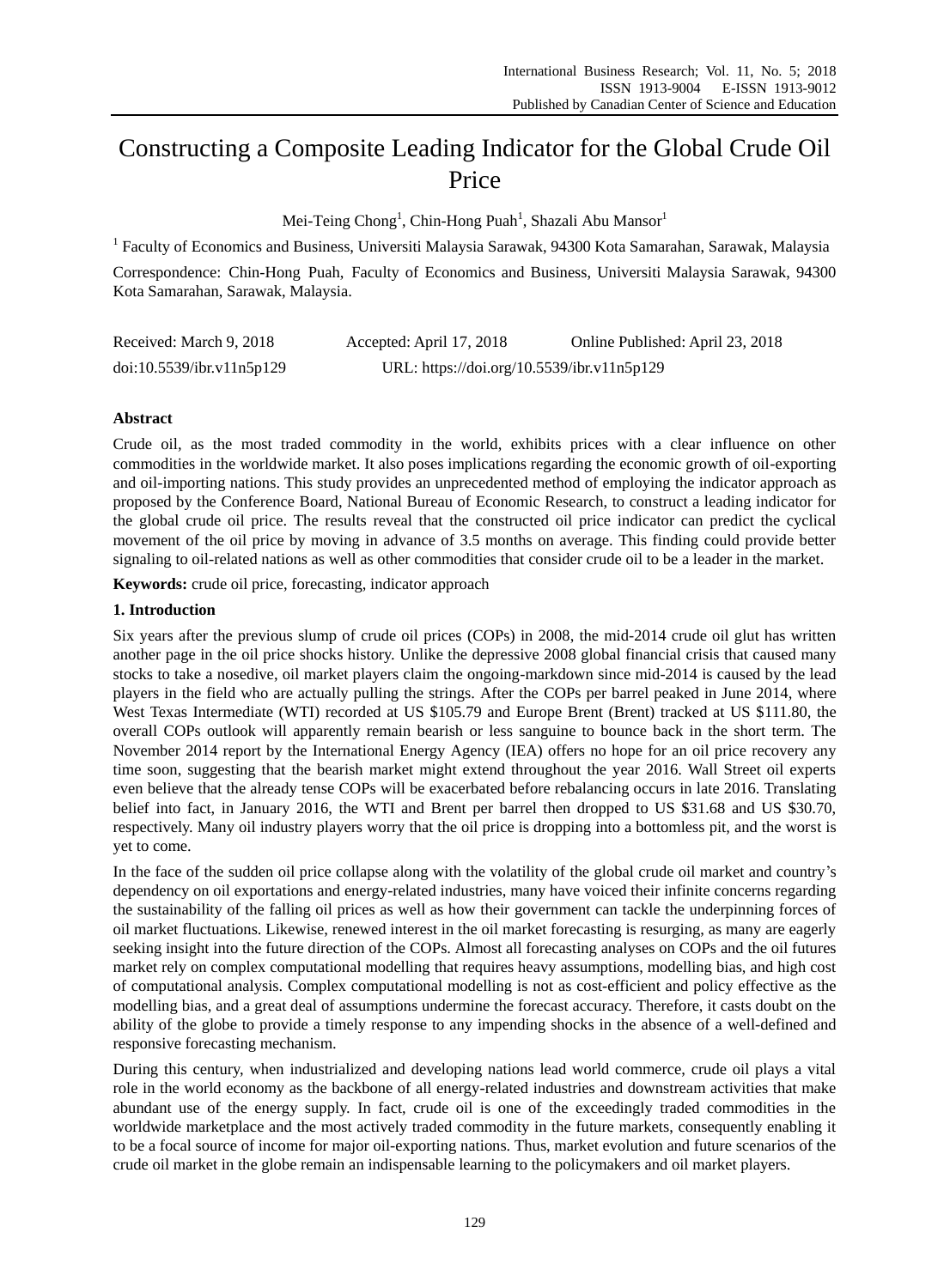### **2. Literature Review**

Much of the previous studies have focused on characterizing the oil market through a demand and supply framework, estimating the correlation of oil price with others as well as its impacts, such as provided by Cong et al. (2008), Park and Ratti (2008), Aloui and Jammazi (2009), Soytas et al. (2009), and Wong and Shamsudin (2017). Furthermore, Haas et al. (2004), Agnolucci (2009), Cheong (2009) and Jo (2012) devoted effort to analyzing the volatility of the oil prices. Several studies forecasted the oil prices from standard econometric techniques and intelligent computing models such as artificial neural networks and fuzzy expert systems (see for example, Abramson and Finizza, 1991; Pan et al., 2009; and Azadeh et al., 2012).

Nevertheless, none of the previous studies devoted in the international crude oil market ever discussed the application of the indicator as a tool of short-term prediction for the COPs fluctuations. Almost all of the forecasting analyses on COPs and the oil futures market rely on complex computational modelling that requires heavy assumptions and modelling bias in addition to the cost of computational analysis. An indicator approach has been widely used in cyclical study. For example, Abu Mansor et al. (2015) and Wong et al. (2016) explored the indicator-based forecasting tool for business cycle analysis and economic risk monitoring, Puah et al. (2016a) tackled the macroeconomic precariousness by establishing a composite leading indicator for the Cambodian economy, and Puah et al. (2016b) applied these data within the property cycle study for Malaysia. Conversely, the indicator study, which is evidently cost-efficient and effective for cyclical analysis as well as future prediction, especially for the oil price market movement, has been neglected as a topic of study.

The present study seeks to fill the gap by constructing and cultivating an indicator-based forecasting tool which has been tested to foresee most of the cyclical processes of economic activities. In particular, the key goal of this study is to construct a composite leading oil price indicator (OPI) that offers a remarkable ability to predict the oil price dynamics in a forward-looking manner. The newly constructed OPI is projected to postulate well the cyclical movement of the international and domestic oil market, leading to the computation of oil market turning points and the strength of early signals. The application of such an indicator has been particularly successful in business cycle analysis, property market study, and credit cycle analysis. In short, the ideology of indicator construction is a theoretically and empirically appealing method to analyze and forecast the movement of the oil market. Thus, the application of indicator construction into the oil market will be an important endeavor to provide an understanding of the cyclical processes of the oil market from a global perspective. The resulting indicator is likely to contribute a better realization of the underlying information content behind the fluctuating oil market in the global market.

The OPI is expected to be a well-defined oil market signaling mechanism that assists the policymakers, oil market players, and the general public to cultivate timely precautionary measures so as to counteract the erratic oil market. Therefore, the application of OPI into future decision-making and policy establishment would lead to better policy actions, market stabilization, and oil-related development in the oil-exporting nations. Lastly, the OPI will be of great interest to the oil-producing companies in the design of business planning and contracts for oil- and gas-related exploration, and it will help all interested parties deal confidently in future crude oil markets. Despite all uncertainties, this study reckons that well-informed policymakers and business players will no doubt benefit in terms of effectiveness and efficiency in the face of any impending danger from the internal and external environments.

#### **3. Econometric Techniques**

Many believe that the evolution of the COPs follows a cyclical pattern. The drifting COP is a latent variable that postulates a broad sense of the market evolvement. However, the contemporary oil market does not merely rest with the conventional supply and demand, but also the external shocks (geopolitical risk and market expectations). Thus, the ideology of indicator construction first proposed by U.S. National Bureau of Economic Research (NBER) provides a profound framework to summarize the cyclical information from various perspectives of the oil market. To trace and predict the movement of the oil market, this study applies the well-known indicator construction method outlined by Moore and Zarnowitz (1986) to create a composite leading indicator of oil price dynamic-OPI, to gauge the cyclical development of the oil market from a global perspective, covering the period from January 2000 to June 2016.

As most of the indicator-based study, the first stage of OPI construction necessitates the selection of an oil market benchmark that reveals the development of the oil market in its current state. This benchmark will serve as a reference series to characterize the existing oil market. Thus, it will be responsible for the establishment of reference chronology for the oil market throughout the investigated period. In this case, it will be investigated for its validity and adequacy to serve as a well-defined oil market reference series. Consequently, turning point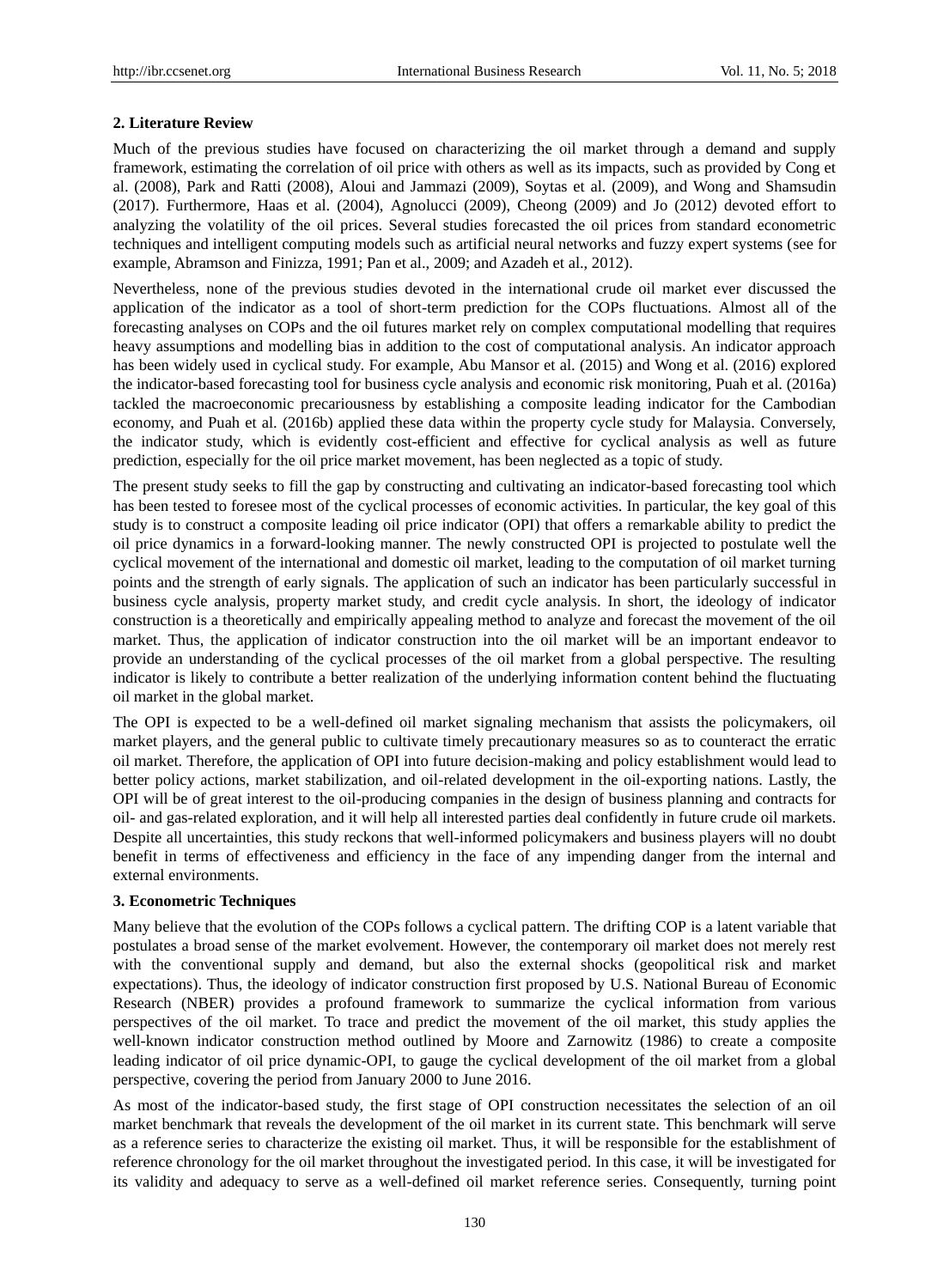detection to recognize the peaks and troughs of the reference cycle will be performed. In order to identify the cyclical turning points of the oil market from a growth perspective, the reference series will be subjected to a set of transformation procedures that translate the reference series in its level form into a seasonally adjusted, detrended, and smoothed cyclical component before it is applied to the Bry-Boschan (1971) technique to establish the reference chronology for the global oil market.

Specifically, the transformation and cycle extraction procedures suggested by Moore and Zarnowitz (1986) will serve as an important reference manual at this stage. For seasonal adjustment, the Census X-12 method will be jointly tested for its suitability in this context before the most desirable one is chosen. On the other hand, the Christiano-Fitzgerald (CF) filter developed by Christiano and Fitzgerald (2003) will be applied to produce an alternative reference cycle based on the band-pass filtering approach. Accordingly, the best alternative will then be chosen as the ultimate reference cycle for reference chronology establishment.

It is widely known that there are several benchmarks of COPs being used worldwide, i.e. Brent, West Texas Intermediate (WTI) Cushing, and Dubai/Oman. The U.S. Energy Information Administration (EIA, 2014) states that Brent and WTI are the two chief crude oil benchmarks in the world, followed by the Dubai/Oman. Thus, this study will perform the process of both Brent and WTI as described previously to find out their cyclical development. In the subsequent stage, the OPI will be constructed by cautiously adopting the composite indicator construction and index compilation procedures documented in the Conference Board (2000). The OPI construction involves the selection of a set of component series, followed by the aggregation of the component series in its composite form and rebasing the composite index in a selected base year. The index aggregation procedure can be detailed as follows:

(i) Compute the month-to-month changes  $(m_{p,t})$ , where  $p = 1, \ldots, n$  for each component series  $(x_{p,t})$  based on the symmetric percentage change formula below:

$$
m_{p,t} = \frac{X_{p,t} - X_{p,t-1}}{X_{p,t} + X_{p,t-1}} * 200
$$
\n(1)

Variable(s) in percentage form within the component series will be differenced on simple arithmetic (i.e. OPEC and non-OPEC crude oil production change, world crude oil consumption change and world crude oil stock change).

(ii) Measure the monthly input for each component series  $(c_{p,t})$  by multiplying the month-to-month changes  $(m_{p,t})$ with a standardization factor  $(f_n)$ . The standardization factor can be derived by inversing the standard deviation of the month-to-month changes for each component series  $(m_{p,t})$ .

(iii) Total up the adjusted symmetric changes across the component series to obtain the total contribution across all component series for a particular month,

$$
S_t = \sum_{p=1}^n c_{p,t} \tag{2}
$$

(iv) Set the first value of the index to 100 and derive the preliminary index of OPI recursively with the formula, as follows:

$$
I_2 = \frac{200 + S_2}{200 - S_2} * I_1
$$
\n(3)

(v) Rebase the preliminary index of OPI into the base year of 2010.

After the construction of the OPI, the raw index then transforms into a growth cycle using the similar approach that applied to extract the cyclical component of the reference cycle. Graphical analysis will be performed to evaluate the movement of the cyclical component of OPI relative to the cyclical component of the reference cycle. To determine the turning points of OPI, the Bry-Boschan (1971) dating algorithm will be applied for the local minimum and local maximum values of the OPI in its cyclical form. Subsequently, comparative analysis of the dated turning points between OPI and the oil market reference cycle will be conducted to determine the effectiveness of the constructed OPI in predicting the movements of the oil market.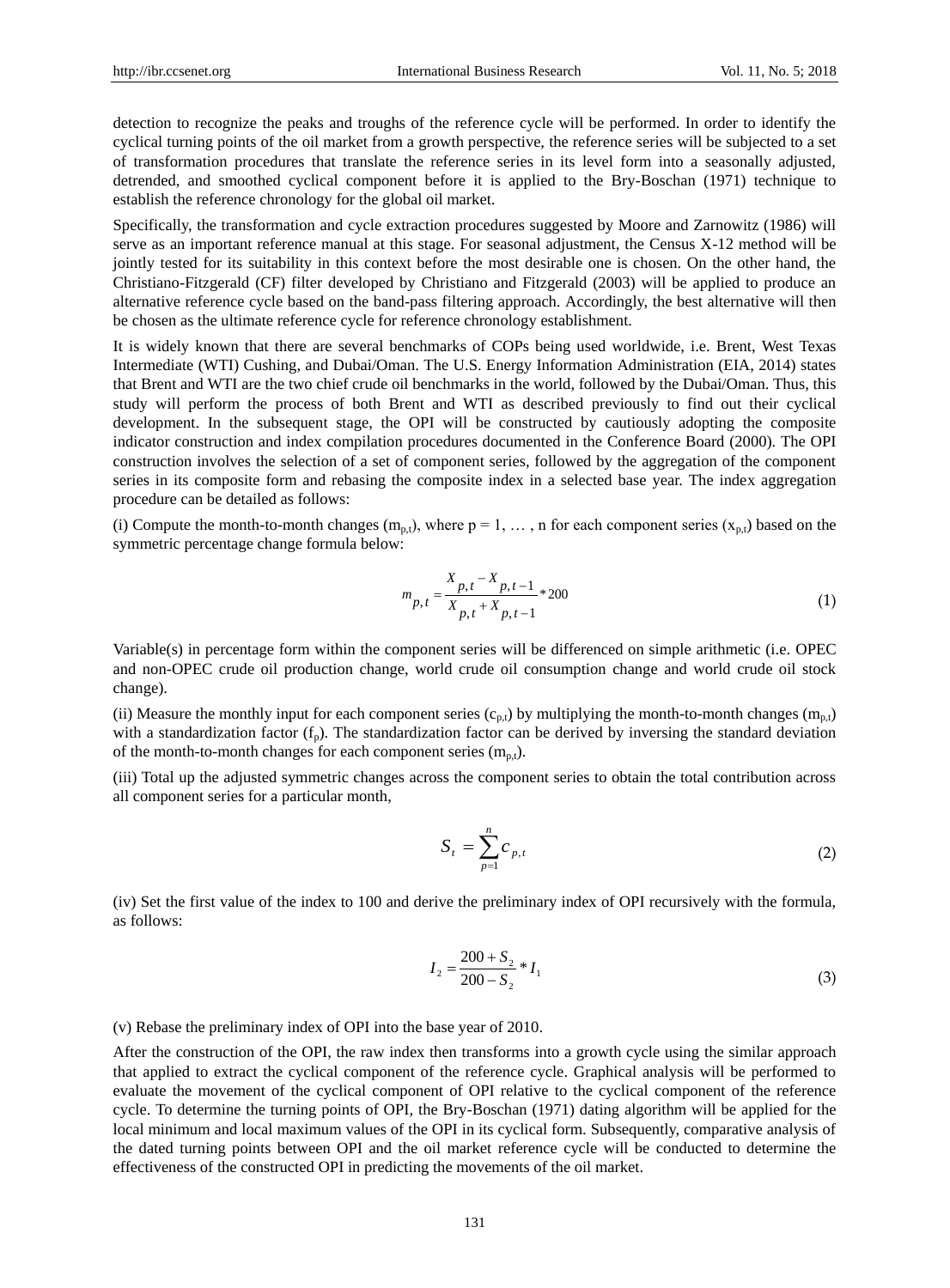There are many potential factors affecting the COPs, and yet it is practically impossible to include all of them in the construction of OPI. Strict criteria have been imposed in the selection of component series, among others, economic significance, cyclical behavior, similar time frame and frequency, and data availability. After all, the OPI in this study in particular, is constructed through seven component series, namely world crude oil production, world crude oil consumption, world crude oil inventory changes, WTI futures price, business confidence index of U.S., the central bank policy rate, and open interest. All of the variables are sourced from the U.S. EIA, except for business confidence index from the Organization for Economic Co-operation and Development (OECD) and the central bank policy rate from International Monetary Fund.

### **4. Findings and Discussions**

Figure 1 shows the cyclical process of both OPI and WTI. This graphical comparative analysis depicts the predictive power of OPI in tracing the progression of WTI, as the former moves in advance of the cyclical movement of the latter. It then reveals that the constructed OPI is a desirable and visionary attribute in tracing the progress of WTI. Meanwhile, the OPI also divulges the correct signaling of the ups and downs of the WTI cycle by moving in advance of 3.5 months on average. It is wise to visualize that the OPI actually moves ahead of the WTI most of the time, as indicated by the shaded areas in Figure 1. Each shaded area represents different important events that affected oil prices over different time span and it is shaded from a peak to a trough in a cycle. Observing the examined time frame, OPI has dated 10 engrossing turning points including five peaks and five troughs, as tabulated in Table 1.



Figure 1. Cyclical Movements of OPI versus WTI, 2000M01-2016M06

| Table 1. Turning Points Analysis Results of OPI and WTI |  |  |
|---------------------------------------------------------|--|--|
|                                                         |  |  |

| <b>Cycle Condition</b> | <b>WTI</b> | <b>OPI</b> | <b>Amount of Early</b><br><b>Signals</b> | <b>Significant Events</b>            |  |
|------------------------|------------|------------|------------------------------------------|--------------------------------------|--|
| Peak                   | 2000M10    | 2000M07    |                                          | 2000s Commodities Boom; September 11 |  |
| <b>Trough</b>          | 2002M01    | 2001M12    |                                          | Attack                               |  |
| Peak                   | 2003M01    | 2002M08    |                                          |                                      |  |
| <b>Trough</b>          | 2003M11    | 2003M05    | <sub>(</sub>                             | Iraq War                             |  |
| Peak                   | 2008M03    | 2007M10    |                                          |                                      |  |
| Trough                 | 2009M04    | 2009M02    |                                          | Subprime Mortgage Crisis             |  |
| Peak                   | 2011M10    | 2011M07    |                                          | Libyan Civil War                     |  |
| <b>Trough</b>          | 2012M07    | 2012M06    |                                          |                                      |  |
| Peak                   | 2014M04    | 2013M07    | 9                                        | Concurrence of Production Oversupply |  |
| <b>Trough</b>          | 2015M10    | 2015M10    |                                          | and Stagnant Demand                  |  |
| <b>Average</b>         |            |            | 3.5 months                               |                                      |  |

Between late 2000 to early 2002, the occurrence of two focal events actually caused the global COPs to plummet, namely the dot-com bubble (also known as technology-stock bubble) as well as the Sept. 11, 2001 attack. In the case of the former event, the COPs started gaining momentum due to the increase of the U.S. and world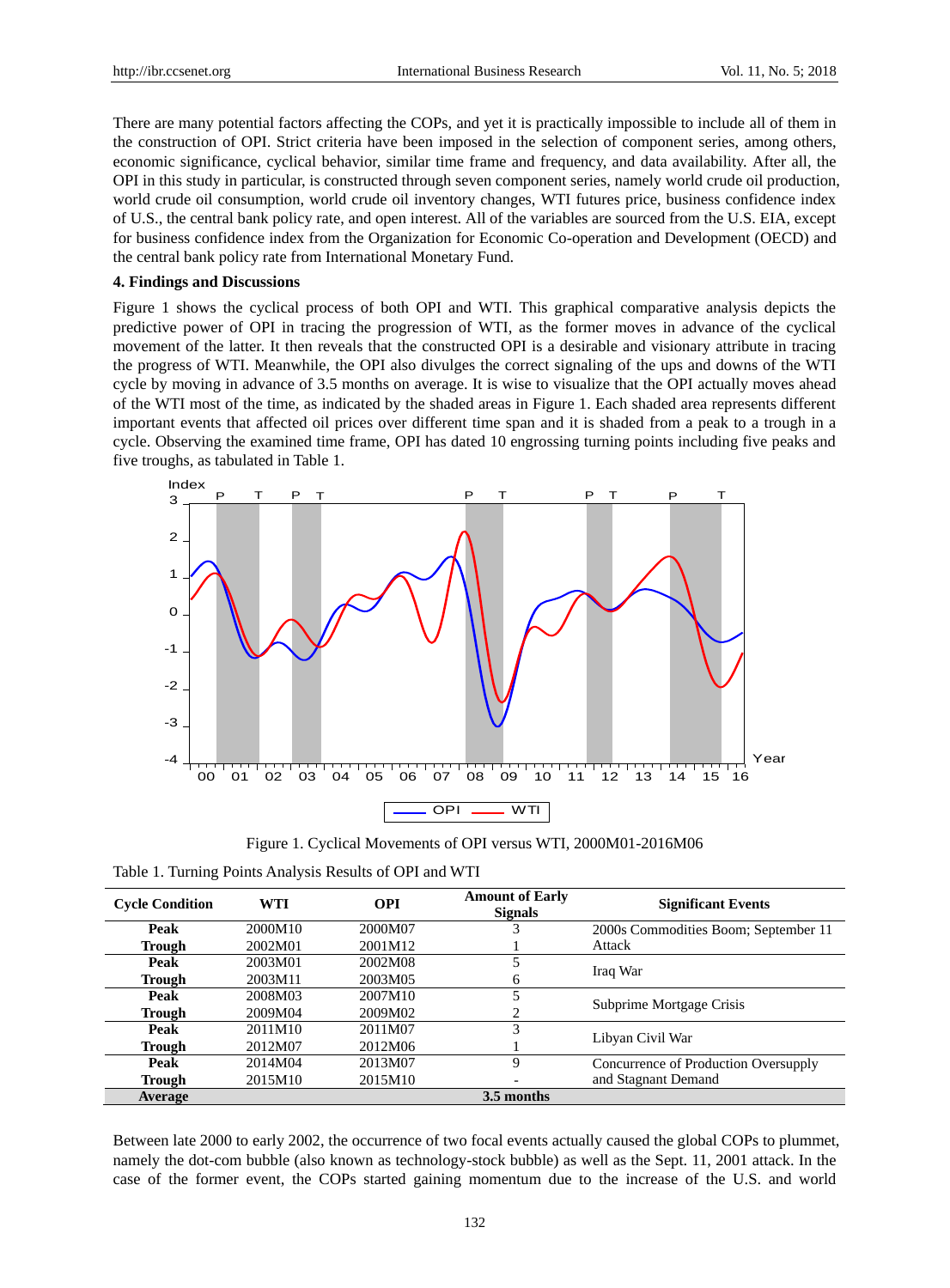economies, and the latter refers to the unprecedented terrorist attack on the U.S., which brought up many uncertainties, and the negative prospects for the U.S. economy were vast. The subsequent turning points included the Iraq war in 2003 that raised concerns about the stability of the Middle East's crude oil production. Next, important events in oil price history affected the subprime-mortgage crisis that happened from 2008 to 2009, whereby this global financial crisis led a bubble-bursting sell-off as well as a collapse in crude oil demand. Furthermore, during the period of 2011 to 2012, another conflict between countries took place, i.e. the Libyan civil war. Riots and protests from the Arab Spring washed over the Middle East, and the war disrupted the region's crude oil output. The fifth event worth mentioning is the ongoing oil price shocks after the production oversupply and weak demand for crude oil. Strong production in the U.S. and Russia caused the COPs to crash from July to December 2014. OPEC made a firm decision in November 2014 to maintain its productions, and this further damaged the market heading into 2015.

## **5. Conclusion**

In an effort to better predict the cycle of the global COPs, this study utilized the indicator approach by NBER to construct a leading oil price indicator. This is a novel endeavor as a forecasting tool, despite the enormous forecasting efforts by other researchers in using other econometric techniques other than the indicator method. An average lead of 3.5 months by the constructed OPI in forecasting the cycle of global COPs is believed to help oil-exporting nations control their production as well as signal to other commodities in the market that are led and guided by the global crude oil performance.

This study has yet to overcome certain limitations. The geopolitical event is one of the factors that should be considered in analyzing the COPs. However, it is difficult to predict and capture data regarding this aspect, because no one can provide an accurate proxy for it simply through values or numbers with appropriate rationale. To a certain extent, the weather in oil-producing nations has always been a concern that could influence the crude oil production, just as the events in Oklahoma City surrounding Hurricane Katrina in 2005, which hugely decreased production, and consequently, oil price spiked. Future study may seek to widen the scope of selecting the causes of global crude oil in an attempt to improve the current constructed OPI.

#### **Acknowledgments**

Financial support from Universiti Malaysia Sarawak (UNIMAS) and Fundamental Research Grant Scheme [FRGS/SS08(04)/1295/2015(12)] are gratefully acknowledged.

## **References**

- Abramson, B., & Finizza, A. (1991). Using belief networks to forecast oil prices. *International Journal of Forecasting, 7*(3), 299-315. https://doi.org/10.1016/0169-2070(91)90004-F
- Abu Mansor, S., Puah, C. H., Liew, V. K. S., & Wong, S. S. L. (2015). An early warning indicator of economic vulnerability constructing for Malaysian economy. *Economic Annals-XXI, 3*(1), 37-41.
- Agnolucci, P. (2009). Volatility in crude oil futures: A comparison of the predictive ability of GARCH and implied volatility models. *Energy Economics, 31*(2), 316-321. https://doi.org/10.1016/j.eneco.2008.11.001
- Aloui, C., & Jammazi, R. (2009). The effects of crude oil shocks on stock market shifts behavior: A regime switching approach. *Energy Economics, 31*(5), 789-799. https://doi.org/10.1016/j.eneco.2009.03.009
- Azadeh, A., Moghaddam, M., Khakzad, M., & Ebrahimipour. (2012). A flexible neural network-fuzzy mathematical programming algorithm for improvement of oil price estimation and forecasting. *Computers and Industrial Engineering, 62*(2), 421-430. https://doi.org/10.1016/j.cie.2011.06.019
- Bry, G., & Boschan, C. (1971). *Cyclical analysis of time series: Selected procedures and computer programs*. New York: National Bureau of Economic Research.
- Cheong, C. W. (2009). Modeling and forecasting crude oil markets using ARCH-type models. *Energy Policy, 37*(6), 2346-2355. https://doi.org/10.1016/j.enpol.2009.02.026
- Christiano, L. J., & Fitzgerald, T. J. (2003). The band pass filter. *International Economic Review, 44*(2), 435-465. https://doi.org/10.1111/1468-2354.t01-1-00076
- Cong, R. G., Wei, Y. M., Jiao, J. L., & Fan, Y. (2008). Relationships between oil price shocks and stock market: An empirical analysis from China. *Energy Policy, 36*(9), 3544-3553. https://doi.org/10.1016/j.enpol.2008.06.006
- Haas, M., Mittnik, S., & Paollela M.S. (2004). A new approach to Markov-switching GARCH models. *Journal of Financial Econometrics, 2*(4), 493-530. https://doi.org/10.1093/jjfinec/nbh020